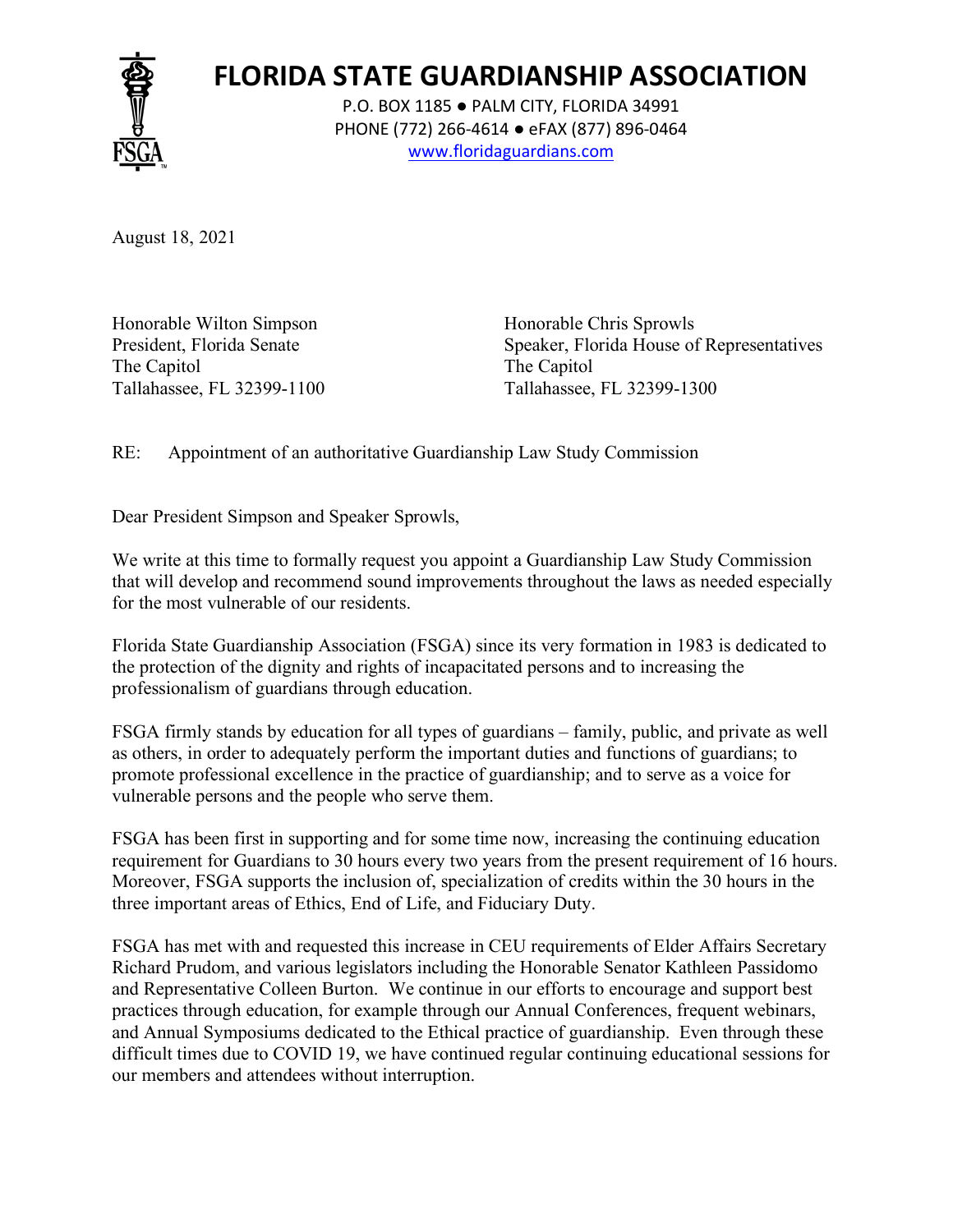Honorable Simpson & Sprowls, President & Speaker August 18, 2021 Page 2

In our state, having the third largest in population in the country, there are many unique and difficult issues happening in the field of guardianship that require our attention. The geographic and demographic diversities are considerable. There are differences and nuances from region to region, across all the judicial circuits, and, yes, most certainly among all sixty-seven Clerks offices.

The clerks of the courts wear many hats and their responsibilities also differ from county to county. The following is the very first observation cited in the Florida Clerks of Court Study prepared for the Florida Legislature conducted by the MGT Consulting Group published on November 15, 2019:

*"The Clerks of Court play a vital role in the state's judicial system. Yet, if one were to start from scratch to rebuild a statewide system of Clerks of Court, it is unlikely that you would design the approach MGT observed in Florida today, which is evident in the inconsistencies in the way court-related functions are managed across jurisdictions."*

The population increase in Florida over the years has been staggering and well known to everyone. For those 65 years of age or older, the estimated increases from 2000 to 2020 have been particularly dramatic. Basically, the older population is the fastest growing demographic group.

While legal guardianship is often thought of in the context of older individuals, the guardianship arena also assists minors as well as adults of any age who are incapacitated. Guardians are appointed by a Court to assist individuals with disabilities of any age, whether the incapacity or disability arises as early as birth or develops with age. Guardians may be appointed on either a temporary or permanent basis. Accordingly, the range of issues which are addressed by guardianship are complex and are increasing over time.

There have been significant changes in the guardianship laws in the last several years, and there is a proposal to enact an entirely new chapter in the Florida Statutes to replace our current guardianship laws. In order to deal with the complex landscape of guardianship, a piecemeal approach, and in particular without sufficient analysis is not the best.

FSGA is concerned an on-going "task force" is not well aimed on addressing statewide issues, and it has certainly been formed in haste. This effort is, frankly, lacking in representation from across judicial circuits and from the Judiciary. The few total hours scheduled is illogical and a disservice to all concerned. Even within this fast time table, hardly any time is being set aside for substantive deliberations. Notwithstanding, and amazingly, a target date has been set for the